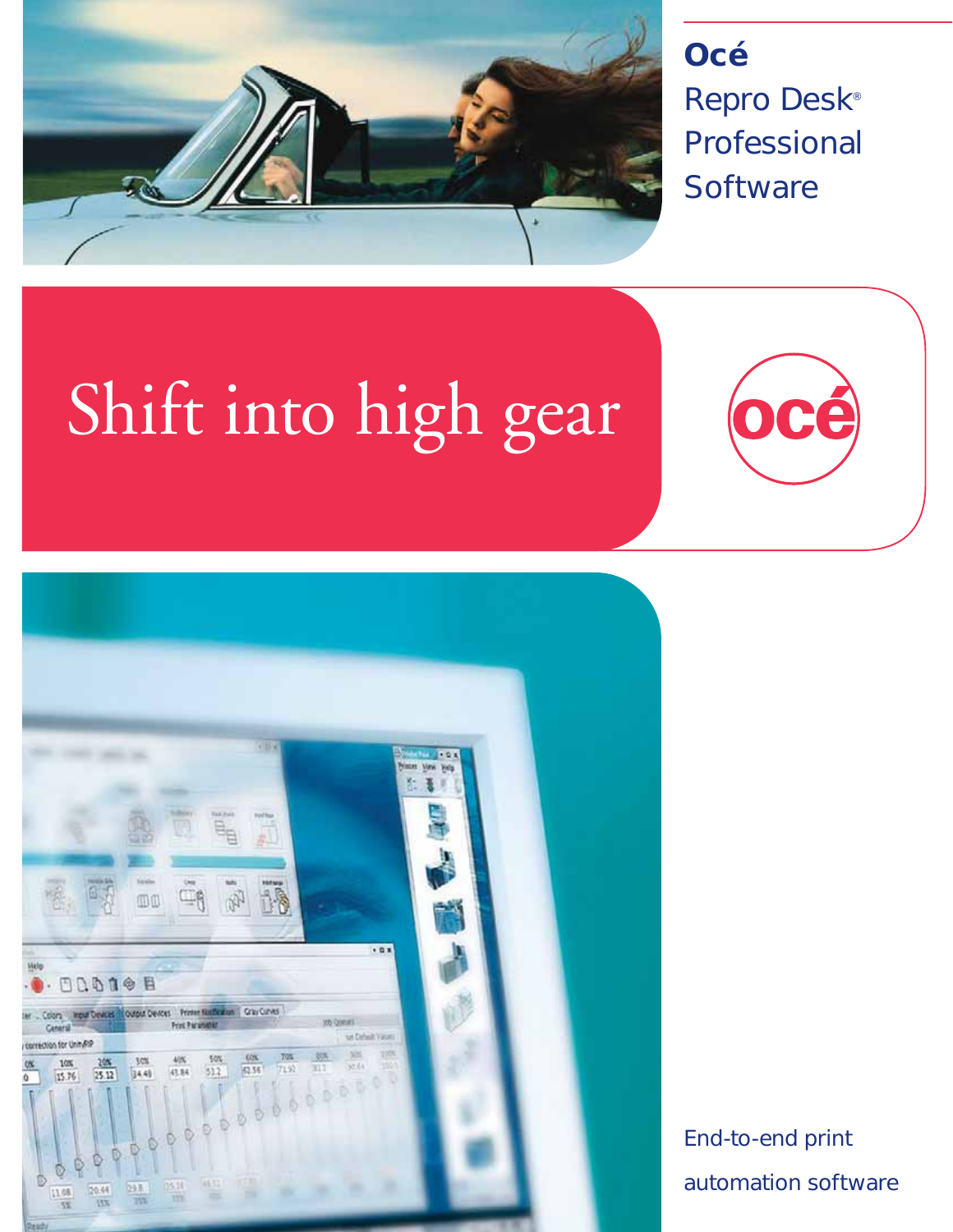- 
- Reduced operating cost
- Automated online order entry
- New business opportunities Centralized job management
	- **Controlled print traffic** 
		- Document management

# Shift into high gear

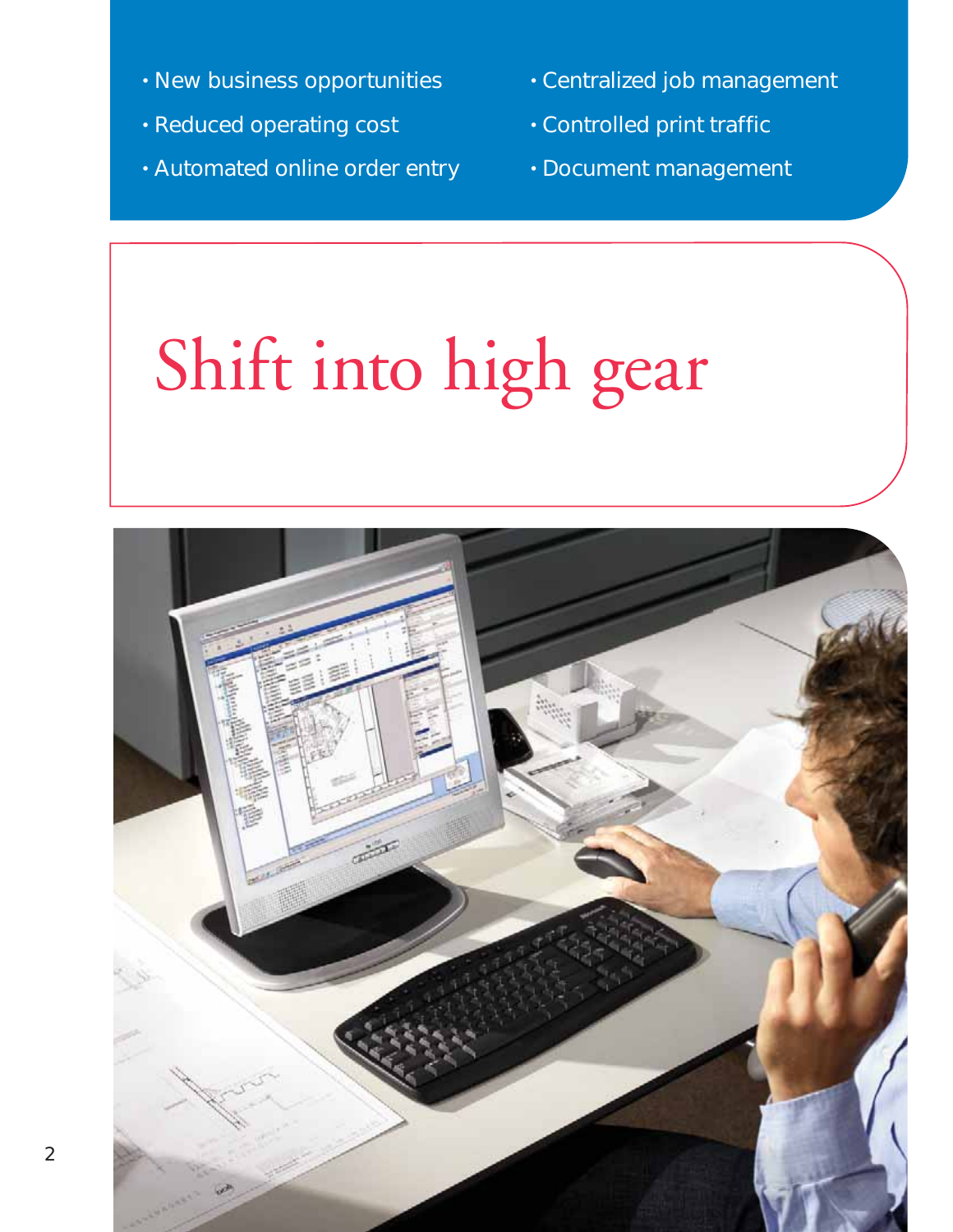## **Océ** Repro Desk Professional End-to-end print automation software



A reprographer's business today is at a crossroads. There are many issues they are currently focused on in an attempt to keep their business viable today as well as poised for growth in the future. Common business goals for a next step include:

- Increase profitability, by attracting new business and lowering operating expenses
- Increasing productivity and output with existing equipment and personnel by streamlining their workflow

Océ Repro Desk® Professional software is the technology that will enable reprographers to address these business issues. Its true end-to-end digital workflow will take professional reprographers to the next level.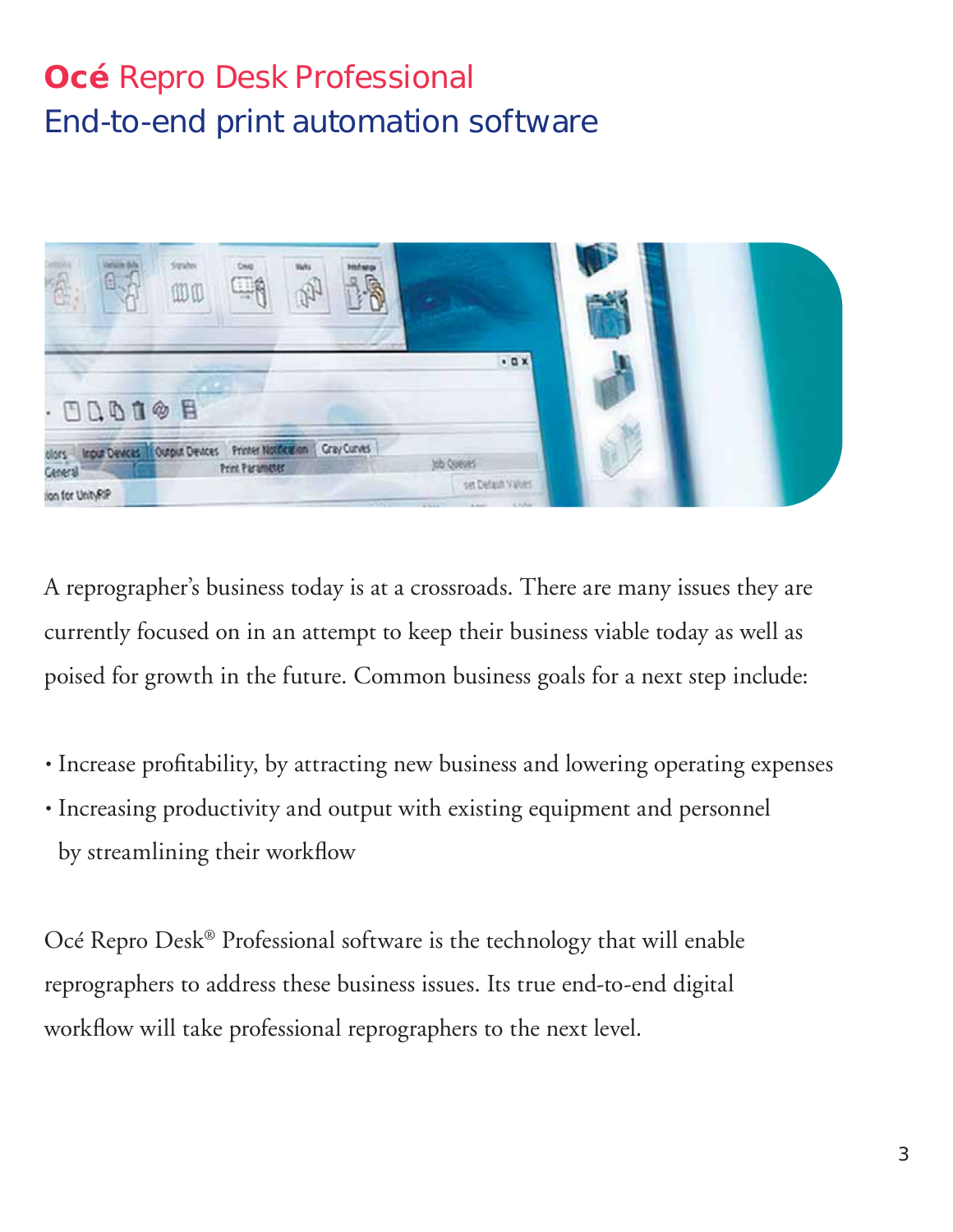## End-to-end print automation software

### **Components**

- 1 Océ Client Tools™ software
- 2 Direct Transfer
- 3 Océ Repro Desk Web Services
- 4 Océ Repro Desk System Server
- 5 Océ Scan Center console
- 6 Océ Job Center console
- 7 Océ Print Center console
- 8 Océ Document Center console
- 9 All Océ work center consoles

#### **Tasks**

- A Submit orders via HTTP
- B Submission of Direct Transfer orders
- C Submission of walk-in orders
- D Scans to print and archive
- E Centralized job management and pre-flight
- F Print scheduling, load-balancing, and job splitting
- G Document archiving and retrieval
- H Export to CD/DVD
- I Shop monitoring and reporting

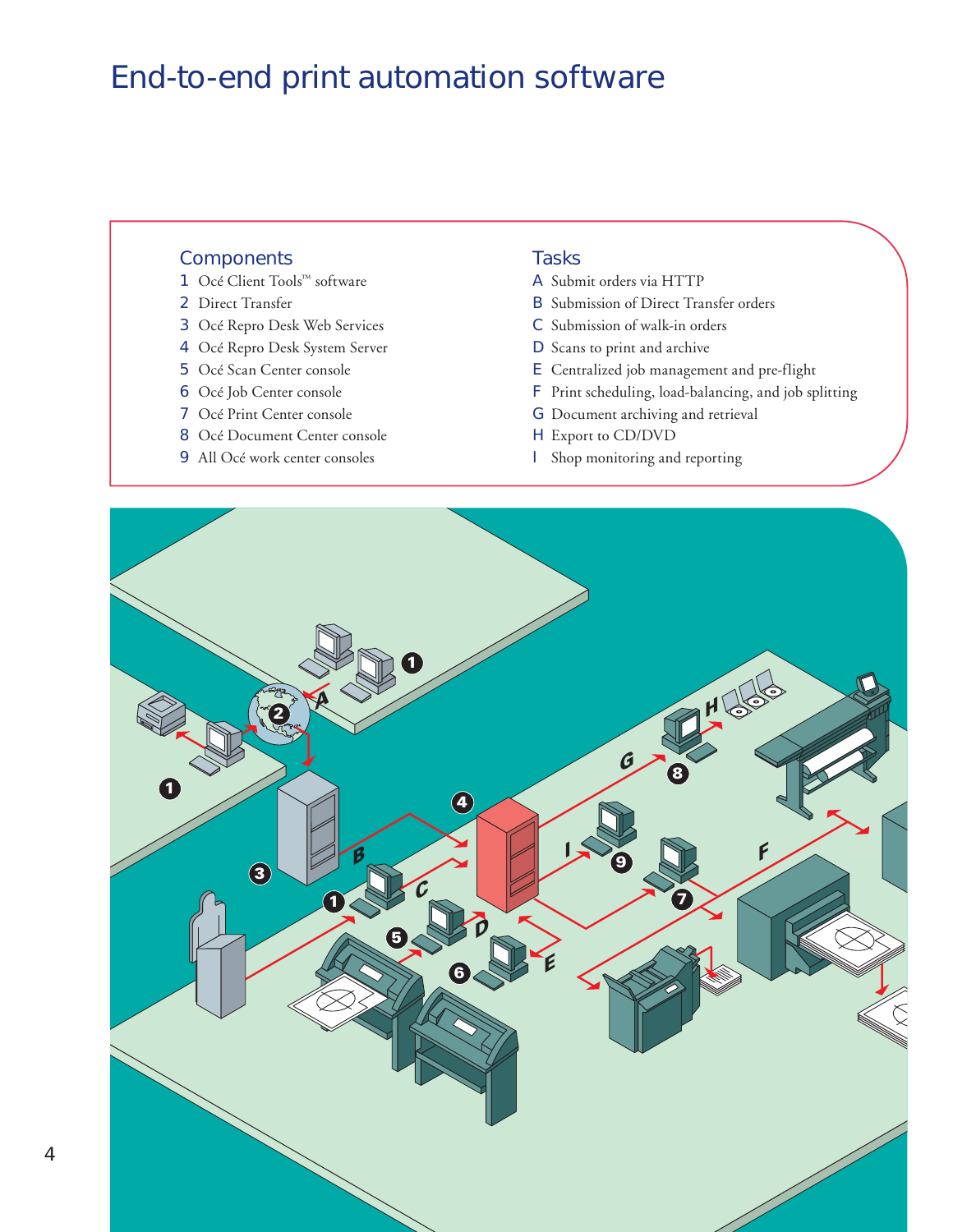

### Take your business to the next level

This is no easy task, as it requires reprographers to look at and possibly updating many elements of their shops. Elements such as client job submission, preparing, scanning, distributing, load balancing, printing, finishing, archiving, and managing jobs have to be combined into a more cohesive process. Critical to making all this happen is having the right print automation software that integrates and manages the entire end-to-end document workflow.

The Océ Repro Desk products set the standard for digital print submission, and print management since the beginning of digital reprographics. They have been completely rebuilt, using the latest Microsoft®.Net technology and replace the very successful Océ Repro Desk 1.x and 4.x products. Océ Repro Desk Professional software consists of a suite of applications that are seamlessly integrated; connecting a CAD designer's desktop to a reprographer's digital print room, creating a true end-to-end digital workflow. Océ Repro Desk Professional software is the technology that will enable reprographers to address their business issues by providing better tools, for their shops, their on site services, and their remote customers to take Management them to the next level.

*" Being able to monitor all of the orders that are currently being worked on keeps us focused on the highest priority orders. Lower priority orders can easily be shifted to slower times and we can better manage how and when our people are assigned."*

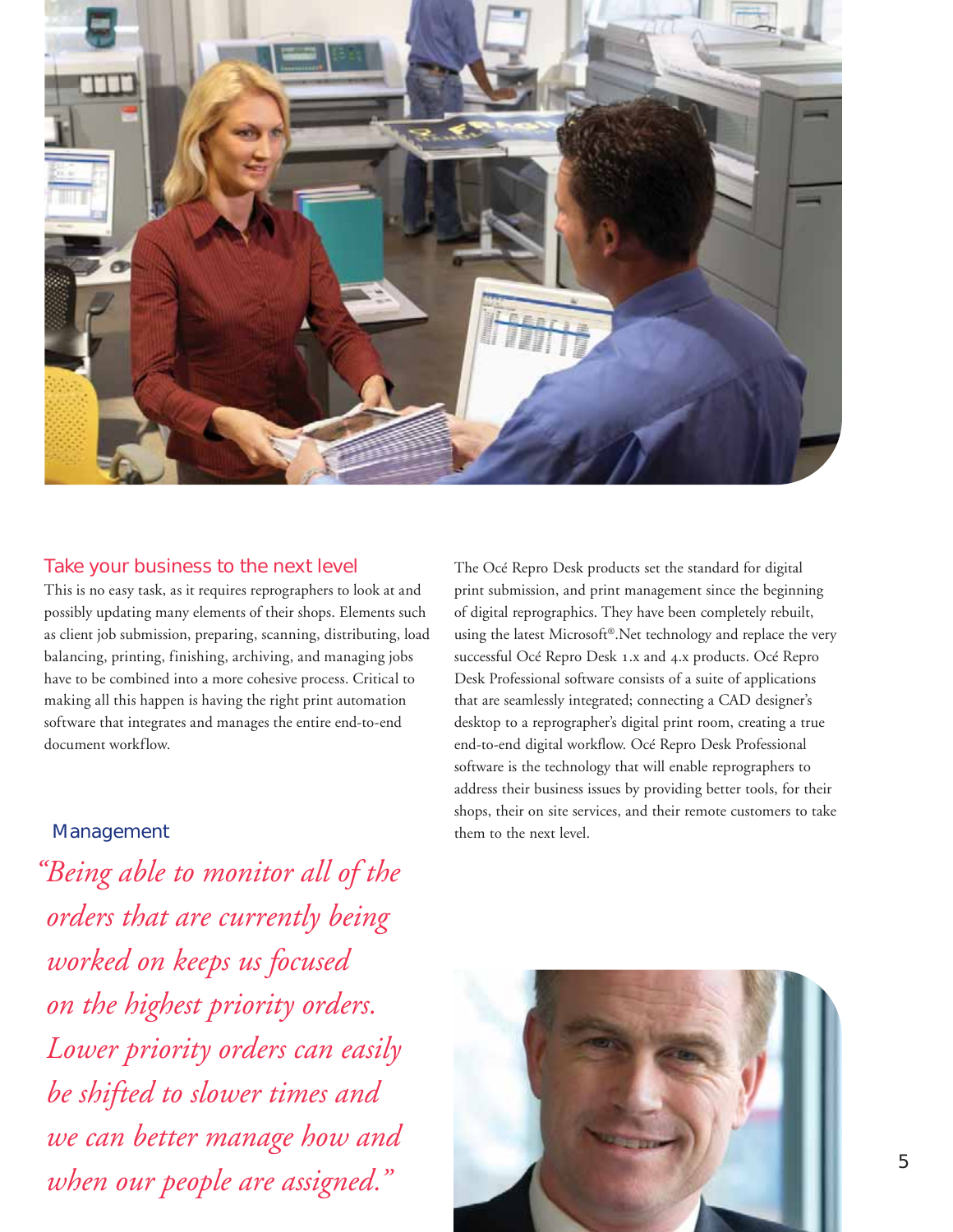### New business opportunities with Océ Client Tools™ software and Océ Direct Transfer

Profits will grow when it is easy for an AEC user to print to a reprographer. By using Océ's client software and online services, an AEC user has the ability to literally print what they want and print it to meet their needs, thus enabling reprographers to attract new digital print volume. Clients can make print jobs directly from within AutoCAD® or from Windows® Explorer®. Different file formats such as AutoCAD DWG® and Autodesk® DWF®, HPGL, and TIFF can be processed into a print-ready distribution format. The files can be pre-proofed on screen exactly as they will be printed. Clients will therefor feel confident sending them via HTTP, the most common Internet protocol to the reprographics shop. With Océ Direct Transfer CAD users around the world can send jobs to their reprographer's shop via HTTP everyday of the year.

Océ Repro Desk Client Tools software are user-installable, making them much easier to deploy than previous client submission software. The addition of new submission methods and destinations reduces clicks, increases flexibility and improves customer satisfaction.

### Reduced operating costs with Océ Repro Desk Professional's task-based workflow

With Océ Repro Desk Professional software small and big shops can organize their workflow into a task-based workflow similar to those of efficient assembly lines. By splitting up the workflow into predefined, clear work centers, the different operators in the workflow can become better in what they do best, while remaining flexible. Time-consuming activities can be isolated to make it easier to track progress. As a result, a task-based workflow with Océ Repro Desk Professional software makes order fulfillment go at a predictable and manageable pace.

The different applications of Océ Repro Desk Professional software are developed specifically for the different work centers. They can be used simultaneously on every PC across the shop to keep overview and flexibility. Advanced performance statistics allow everybody in the shop to continuously identify opportunities for improvement in efficiency and throughput times.

### **CRD**

*" Our campaign to promote the Océ Client tools has enabled the sales team to greatly expand our customer base. This includes new customers within our service area and customers we could not previously provide adequate service to."*

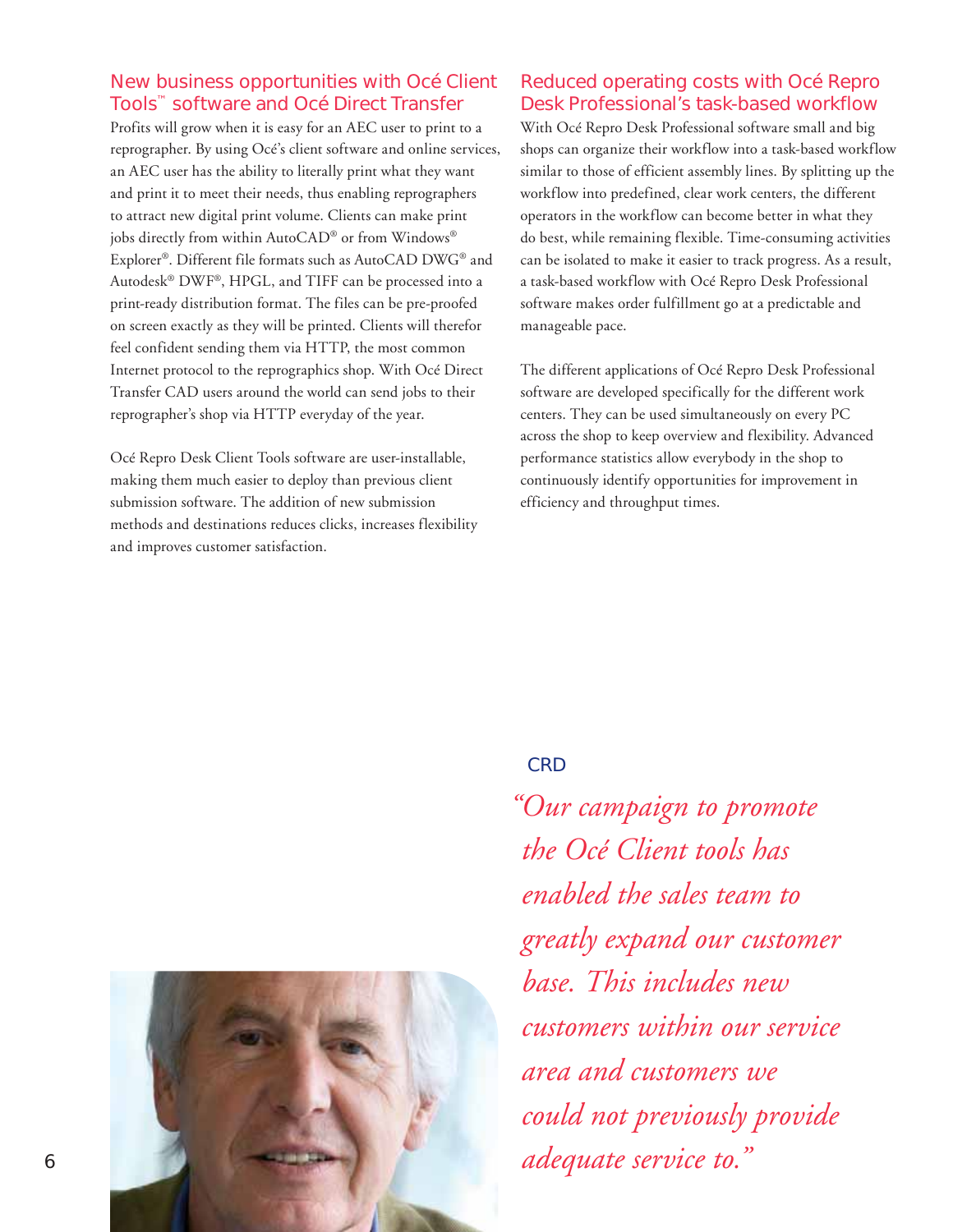

### Automate order entry and digital distribution

The operating costs can be further reduced when this taskbased workflow is combined with partial automation. Major gains can be made on order entry and distribution. Océ Repro Desk Client Tools software and Océ Direct Transfer offer you the tools to partly automate those time-consuming activities.

### Océ Repro Desk Client Tools software:

With Océ Repro Desk Client Tools software reprographers help their customers to easily create pre-proofed, print-ready print jobs directly from their regular applications such as AutoCAD and Windows Explorer. Receiving jobs that are print-ready will greatly reduce the time for preflight and verifying file properties with customers and will eliminate costly printing mistakes.

### Océ Repro Desk Direct Transfer software:

Océ Repro Desk Online Direct Transfer software enables a reprographer's customer to print what they want where they need to by selecting the print location closest to their point of need. Reprographers simply have to point their customers to their website for downloading and self-installing the Océ Client Tools software to connect more customers into their automated print ordering process.

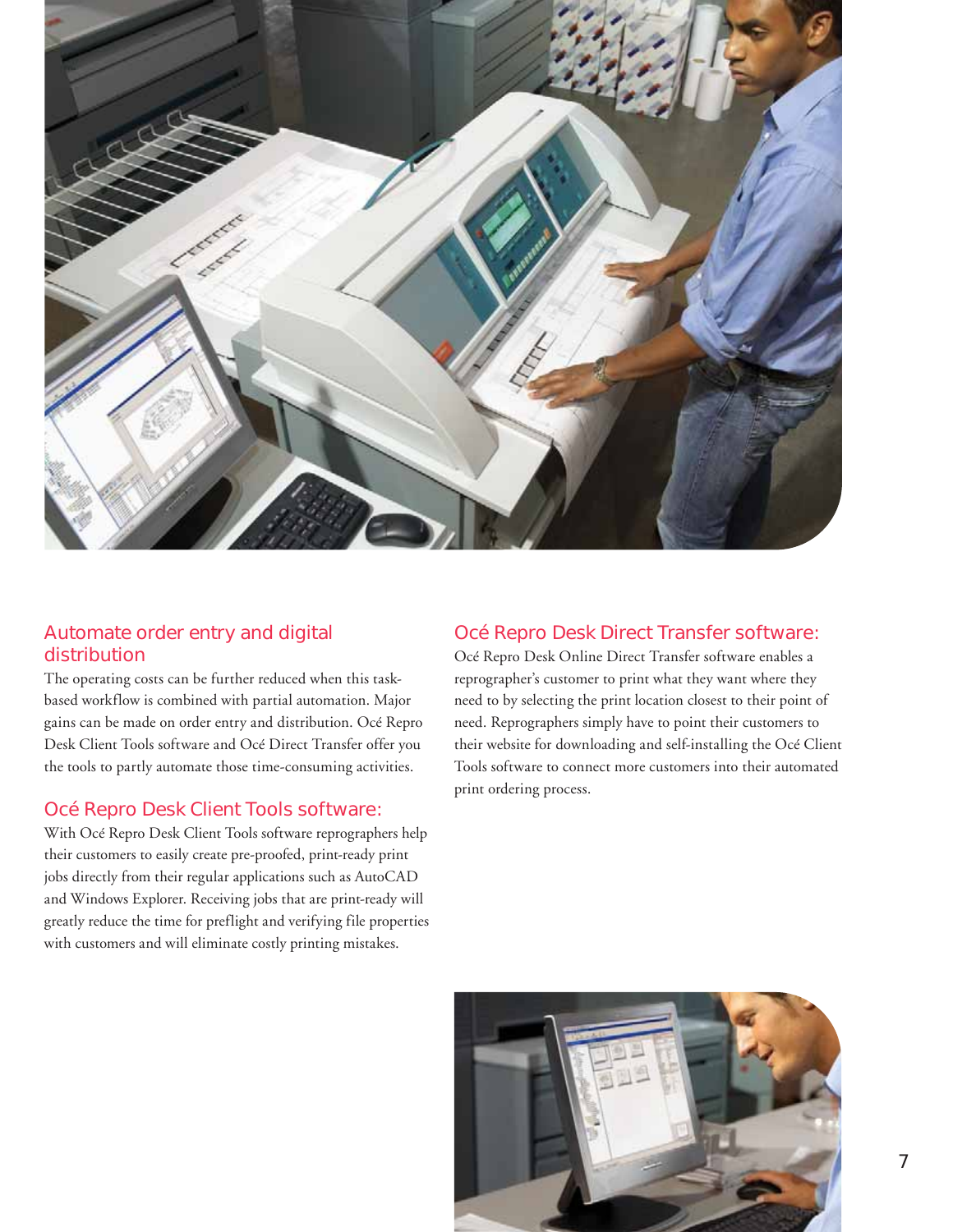

### Centralize and streamline job management

### Océ Scan Center

With Océ Scan Center, copy jobs can be scanned into Océ Repro Desk software jobs to treat them as print jobs. This allows for efficiencies such as job scheduling, load balancing, job archiving, and job reprinting. In larger shops this work center could be physically located in a different area than the printing area for better shop logistics.

### Océ Job Center

With Océ Job Center, the operator has a central, complete overview of all jobs that have been received from all available sources such as Océ Repro Desk Client Tools software, Océ Repro Desk Remote software or Océ Scan Center. Jobs can be checked, pre-flighted and changed. Océ Repro Desk Professional software now supports any file format by using a variety of third party interpreters. This means you won't have to turn away work from formats that were previously unsupported by Océ Repro Desk software. Jobs from Océ Repro Desk Client Tools software contain print-ready files that can easily be checked with the proven Océ Repro Desk software What You See Is What You Print-technology. After the print fidelity is reassured the job can be directed to the work center that schedules printing.

### Control print traffic across workstations and devices

### Océ Print Center

With Océ Print Center an operator can function as a "traffic controller" to keep your printers running and plan for strict deadlines. Jobs can be drag-and-dropped to print devices or defined printer groups. Printing rules will allow the operator to load balance and split jobs across multiple devices. This flexibility to distribute clicks across multiple devices or consolidate more volume on one device leads to a more efficient and cost effective workflow.

The Océ Repro Desk Professional software architecture enables a single centralized server to control multiple print and scan devices. This single server architecture reduces the amount of capital reprographers need to tie up on Océ Repro Desk server hardware, software, and software maintenance.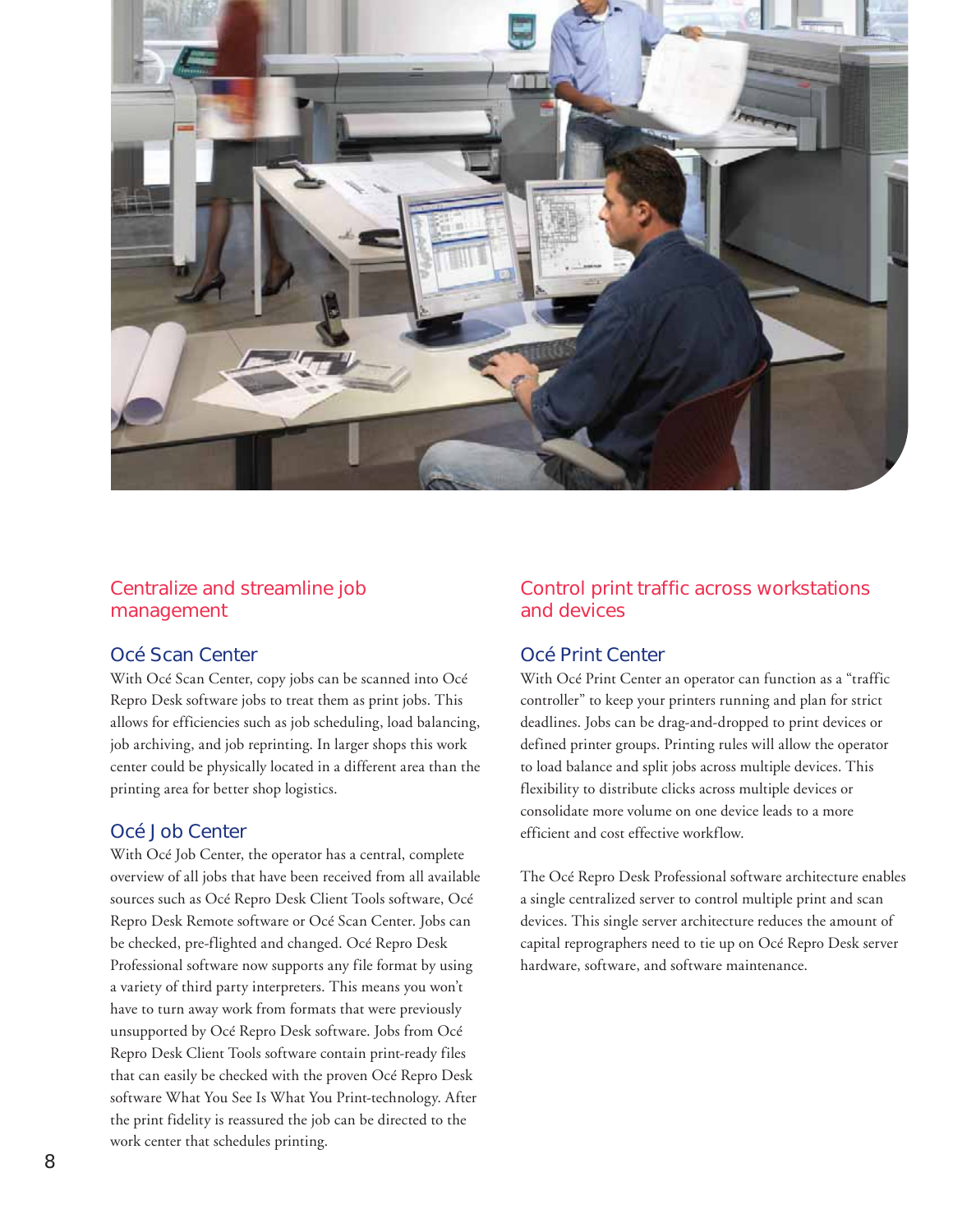## Shift into high gear

### Manage your customers' documents

### Océ Document Center

Documents can be archived in a structured way in Océ Document Center. Files are stored in the print-ready LDF file format for high print fidelity. This also makes it possible to easily reprint jobs from the archive for quick customer service.

Océ Document Center also allows for efficient bid set management. Project documents can be stored in a project folder. Relevant project information such as bid date, project members and relevant disciplines per document can be specified. Issues are managed like print sets for immediate printing. In case customers want a CD-ROM or DVD of a certain project, files can be provided in either LDF or TIFF directly from Océ Repro Desk software. Océ Document Center opens up opportunities for new document-related services with minimal investments.

### Scalable solution means investment protection

Océ Repro Desk Professional software was designed with scalability in mind. What that means is that as your operation grows, either through the addition of onsite services at your customers or more equipment to your existing shop, Océ Repro Desk software can easily grow with you. It will support an unlimited number of printers and workstations to meet your ever-changing requirements, while increasing the capacity of existing resources. This scalability means your investment in Océ Repro Desk software is well protected, and a well-protected investment means well-protected profits.

The features that will be presented with the first release of Océ Repro Desk Professional software are only the beginning. This version is built on a platform that allows for many new and exciting capabilities to be added. These capabilities will be seamlessly added to the common interface reducing the need to constantly retrain employees. There are many features already envisioned for Océ Repro Desk software allowing your investment to take your business to new customers, new markets, and new profits in a professional way.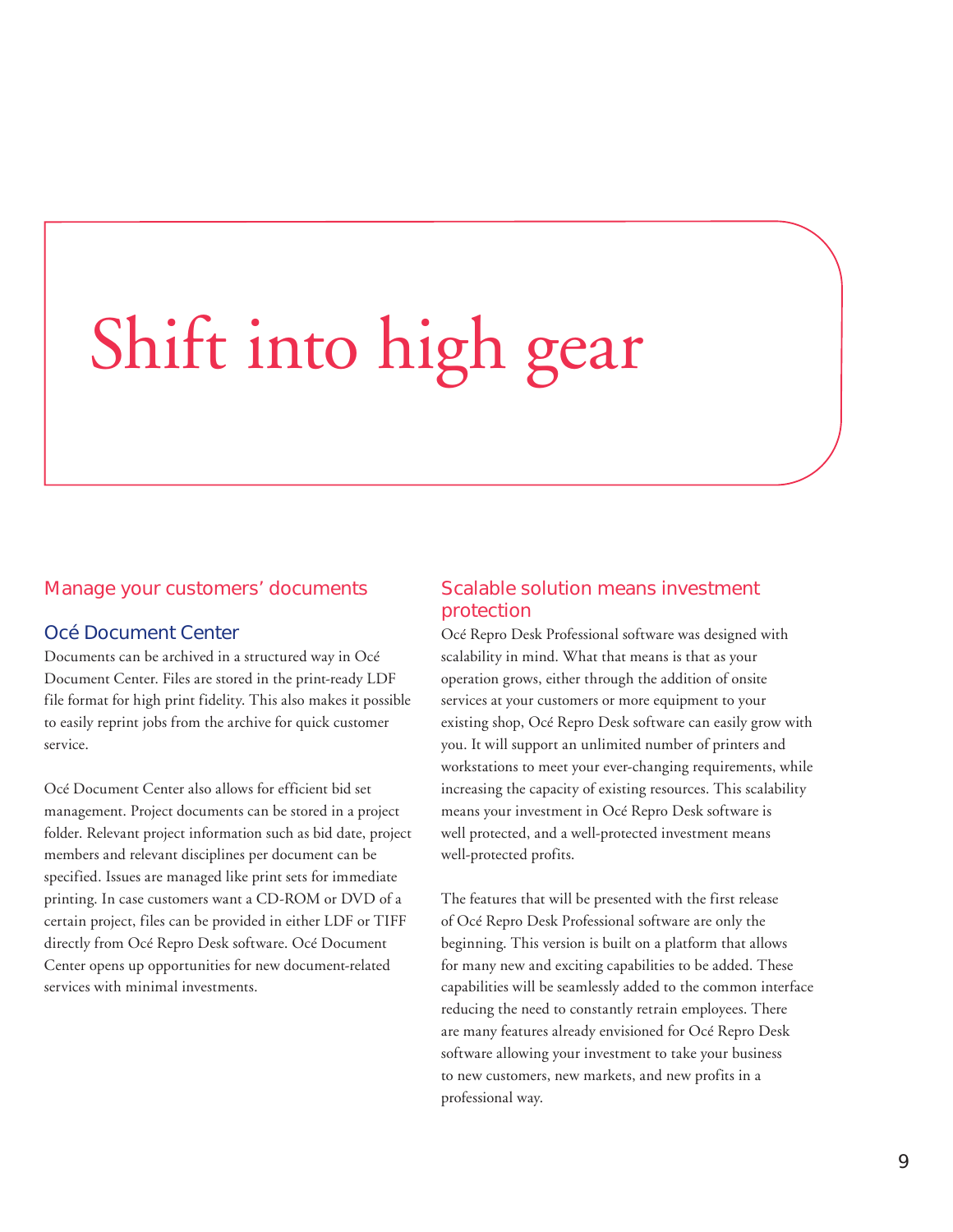IT / Network Administration *" The technical aspects and integration with our IT infrastructure was carefully planned and implemented. Having access to all the configuration options makes IT management much easier."*



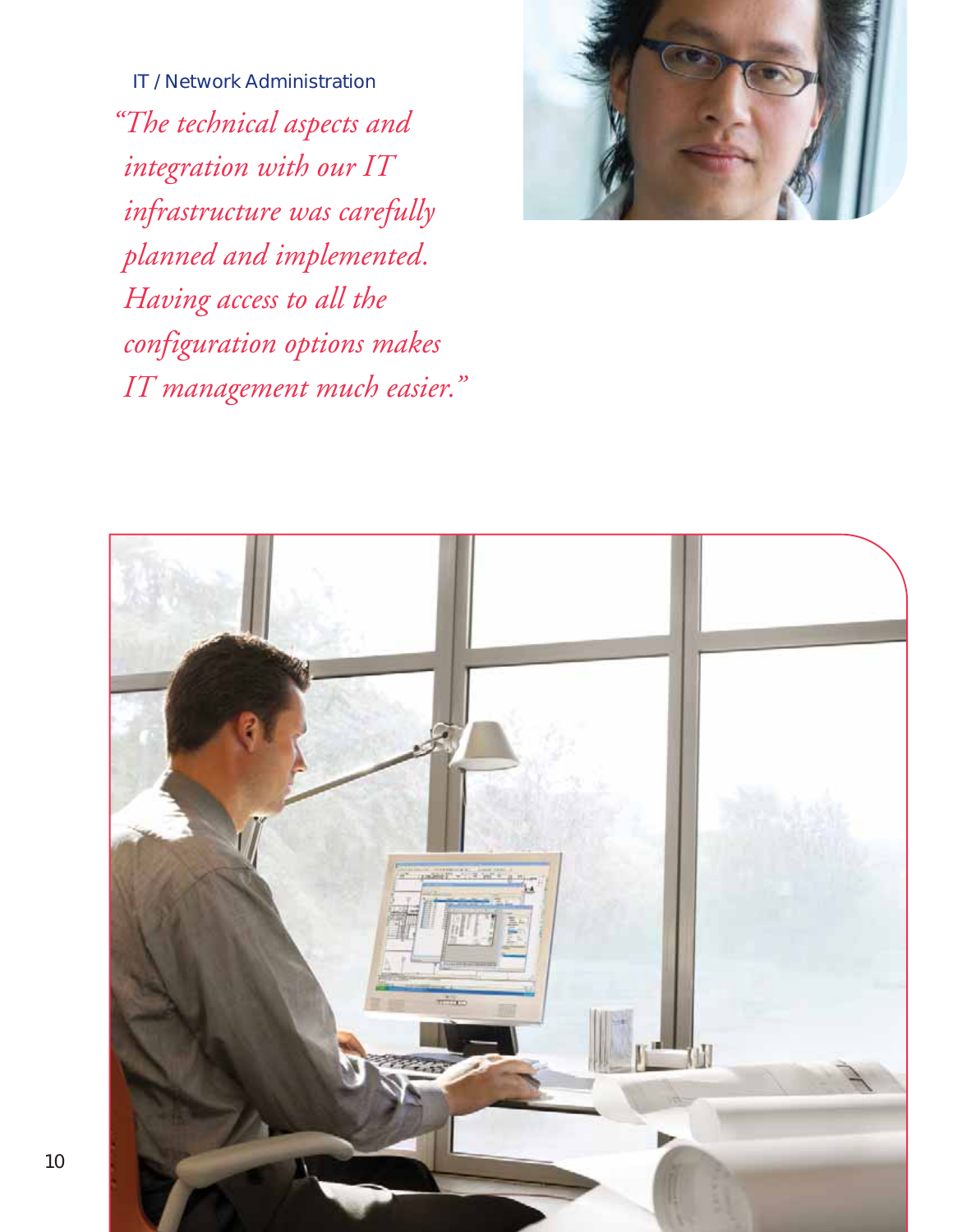

### Capabilities of Centers

### Job Center

- Manages all pending orders
- Uses a familiar folder structure to organize the work
- Provides at a glance information about all pending orders, print sets and files
- Drag and Drop makes it easy to manage the work
- WYSISYG job preparation
- Advanced pen set management
- Add stamps and overlays

### Print Center

- Manage all printers within printer groups
- Multiple printer support from a single PC
- Manage currently printing orders on all printers
- Load balancing to optimize the printers
- **Resubmit from the previously completed orders** Scan Center
- **•** Specific application to manage scanning
- Any combination of printing and archiving
- Submit scans to any printer
- Built in user friendly renaming and indexing
- Work with previously scanned files from any workstation

### Key General points

### Integrated remote solution

- Sends any file on customers desktop
- HTTP based transfer
- Automatically receives ready to print orders
- **Updates work orders on demand**
- Supported File formats
- **•** Vector and Hybrid
	- LDF, VIC
	- HPGL, HPGL/2, HP-RTL
	- Calcomp
	- DWG
- **•** Raster
	- TIFF Group IV
	- CALS
- **•** Supported with external products
	- PDF, Postscript®, EPS

All file formats can be managed within the workflow.

### Supports the transition from order- to task-based workflow

- Reduce training requirements
- Simultaneous order entry
- Submit orders to all printers

### List Océ printers and scanners

(for a complete list refer to oceusa.com)

- Océ TDS860 Pro Series
- Océ TDS700
- Océ TDS600
- Océ TDS450
- Océ TDS320

### Generic Drivers

- **Group IV Tiff**
- $HPGL/2$
- **•** Postscript

### Key IT components

- **Microsoft Networking**
- Microsoft SQL Server
- **Microsoft .NET**
- Microsoft Internet Information Server